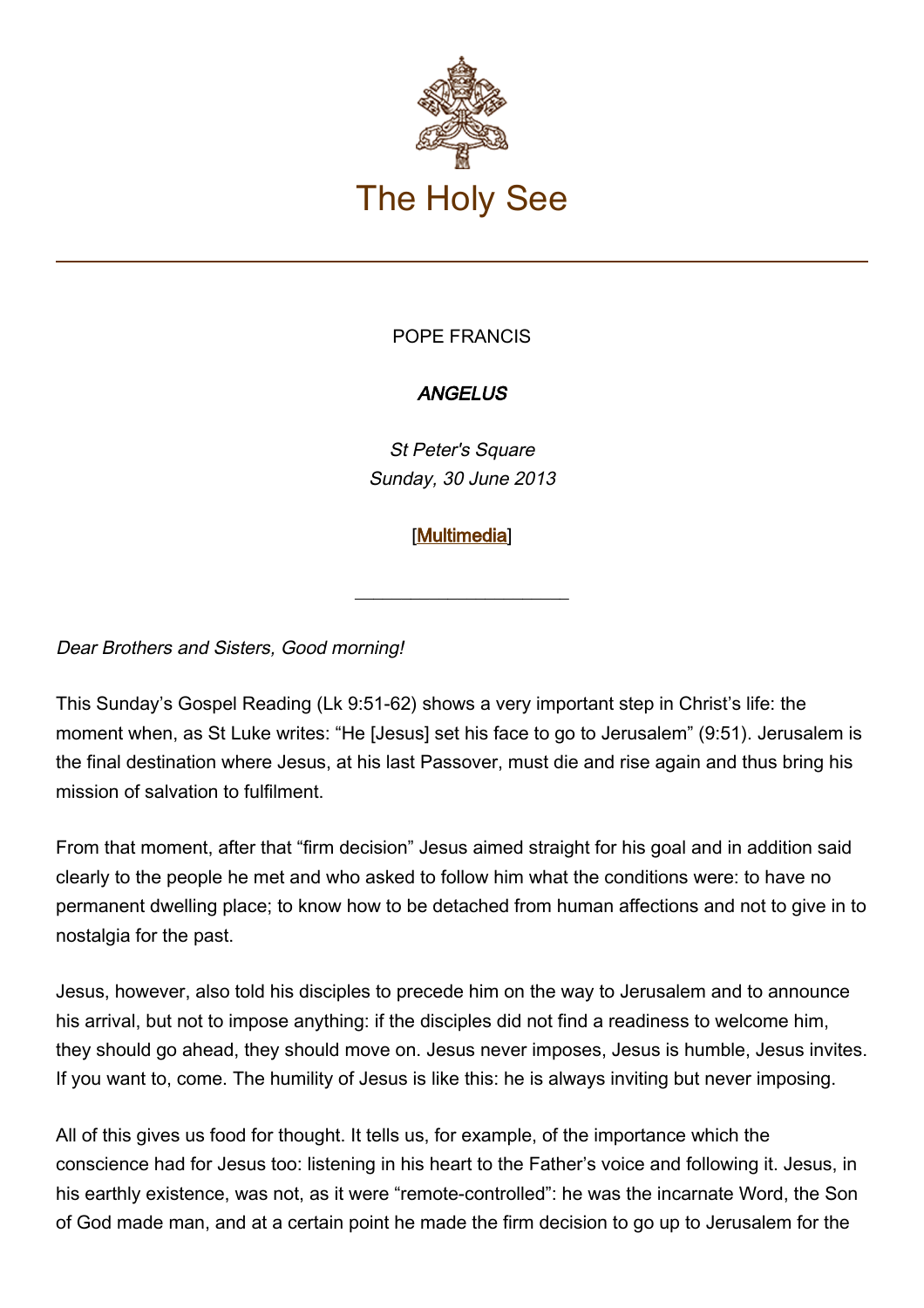last time; it was a decision taken in his conscience, but not alone: together with the Father, in full union with him! He decided out of obedience to the Father and in profound and intimate listening to his will. For this reason, moreover, his decision was firm, because it was made together with the Father. In the Father Jesus found the strength and light for his journey. And Jesus was free, he took that decision freely. Jesus wants us to be Christians, freely as he was, with the freedom which comes from this dialogue with the Father, from this dialogue with God. Jesus does not want selfish Christians who follow their own ego, who do not talk to God. Nor does he want weak Christians, Christians who have no will of their own, "remote-controlled" Christians incapable of creativity, who always seek to connect with the will of someone else and are not free. Jesus wants us free. And where is this freedom created? It is created in dialogue with God in the person's own conscience. If a Christian is unable to speak with God, if he cannot hear God in his own conscience, he is not free, he is not free.

This is why we must learn to listen to our conscience more. But be careful! This does not mean following my own ego, doing what interests me, what suits me, what I like.... It is not this! The conscience is the interior place for listening to the truth, to goodness, for listening to God; it is the inner place of my relationship with him, the One who speaks to my heart and helps me to discern, to understand the way I must take and, once the decision is made, to go forward, to stay faithful.

We have had a marvellous example of what this relationship with God is like, a recent and marvellous example. [Pope Benedict XVI](http://www.vatican.va/holy_father/benedict_xvi/index.htm) gave us this great example when the Lord made him understand, in prayer, what the step was that he had to take. With a great sense of discernment and courage, he followed his conscience, that is, the will of God speaking in his heart. And this example of our Father does such great good to us all, as an example to follow.

Our Lady, in her inmost depths with great simplicity was listening to and meditating on the Word of God and on what was happening to Jesus. She followed her Son with deep conviction and with steadfast hope. May Mary help us to become increasingly men and women of conscience, free in our conscience, because it is in the conscience that dialogue with God takes place; men and women, who can hear God's voice and follow it with determination, who can listen to God's voice, and follow it with decision.

## After the Angelus:

Dear brothers and sisters, today in Italy the Day of the Pope's Charity is being celebrated. I would like to thank the bishops and all the parishes, especially the poorest ones, for their prayers and offerings which support so many pastoral and charitable projects of the Successor of Peter in every part of the world. My thanks to you all!

I warmly address my greeting to all the pilgrims present, in particular to the numerous faithful who